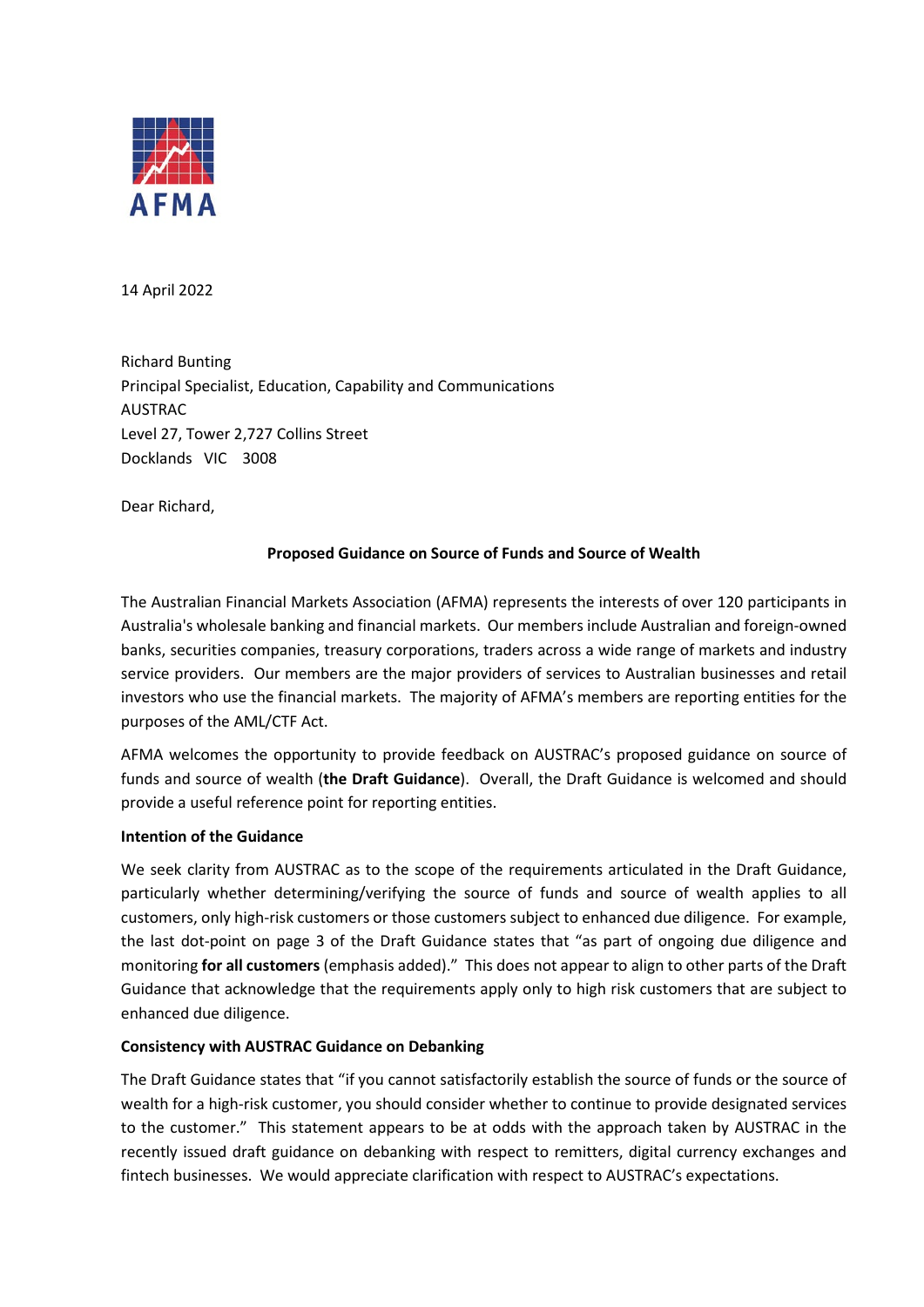# **Expectations for Establishing Source of Funds/Wealth**

It is noted that on page 9 of the Draft Guidance, AUSTRAC lists a number of information sources, specifically:

- bank statements
- payslips
- a will (or a certified copy)
- a trust deed (or a certified copy)
- audited financial accounts showing funds disbursed to the customer
- sale/purchase agreements
- receipts of other transactions or similar documentation
- documents detailing share transactions, business activities, bequest of a gift, insurance payouts, inheritances, gambling winnings, trading in digital currencies, etc.

The Draft Guidance states that these information sources may be used "to establish the source of funds or source of wealth." Our view is that these sources should be split into what is acceptable to establish a source of funds and those for source of wealth, noting that the sources do not appear particularly appropriate for the latter.

Further, in AFMA's view, it is not always the case that establishing source of wealth/funds requires separately collecting and verifying information, as in some cases the reporting entity may be able to consider information obtained through establishing the position of wealth that informs the source of that wealth (such as a credit assessment). The Draft Guidance should acknowledge the ability of reporting entities to rely on previously obtained information to establish the source of wealth/funds. Specifically, an additional dot-point should be included under "Collecting information on the source of funds and source of wealth" which reads:

• "information you have collected about or from the customer as part of your credit risk assessment of the customer (e.g. for the purpose of assessing the customer's loan application)"

Finally, we would welcome clarification from AUSTRAC that verification of sources of funds/wealth can also occur via public sources of information.

# **Mapping Guidance to Statutory Obligations**

AFMA believes that the Draft Guidance could be enhanced through the inclusion of specific legal references (i.e. relevant provisions of the Act/Rules) to the obligations articulated in the Draft Guidance. The inclusion of specific legal references will allow for reporting entities to map the mandatory statements in the Draft Guidance to the legal requirements.

For example, there are statements in the Draft Guidance to the effect of "you must collect and, on a risk basis, verify the source of funds and source of wealth when your customer is a foreign politically exposed person or a high money laundering and terrorism financing (ML/TF) risk domestic or international organisational PEP." There should be a reference to the relevant Rules (Rule 15(2)(a)&(b)) and alignment between the guidance and the specific legal requirements.